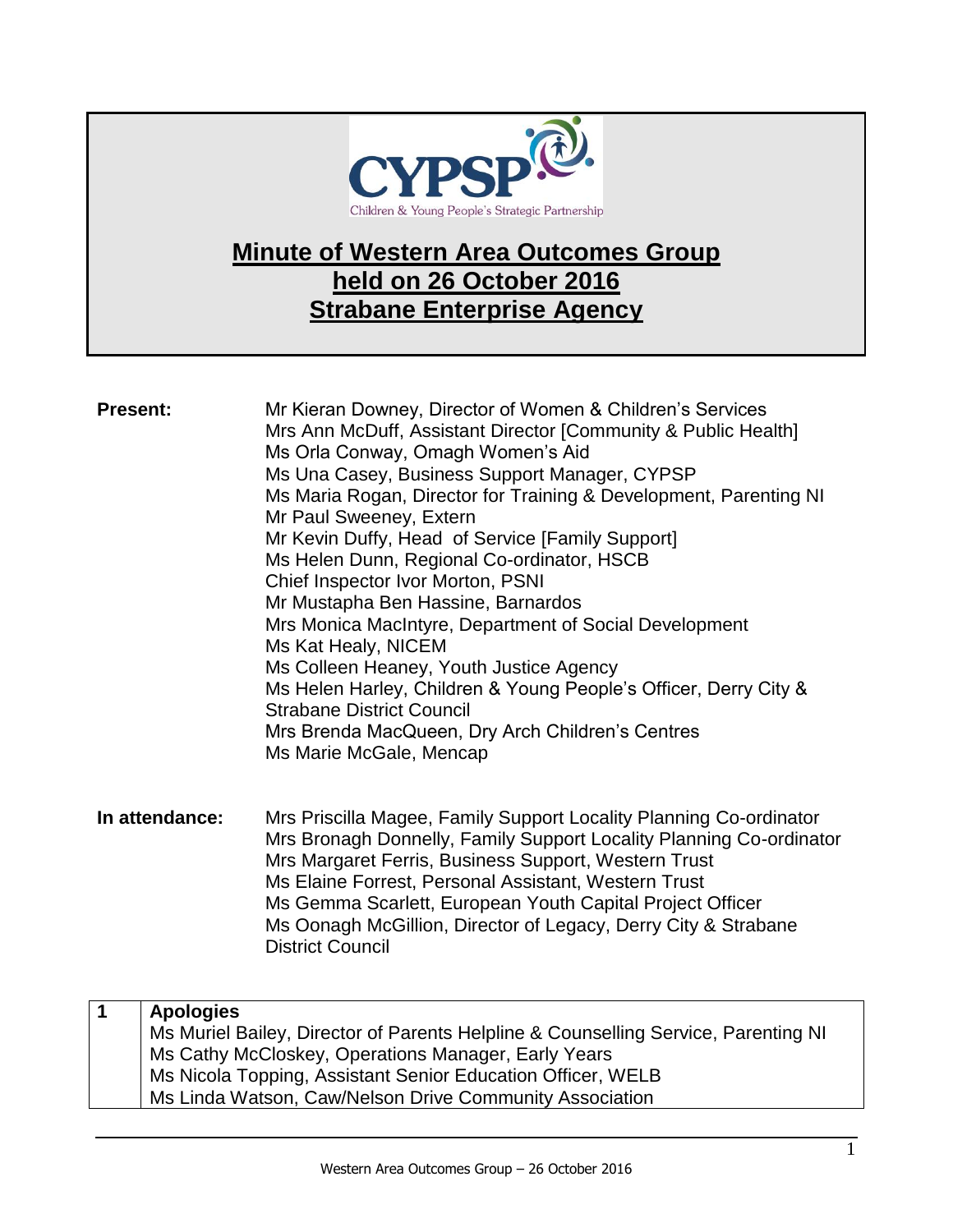|                | Ms Michelle McCabe, Lifestart                                                                                                                                                                                                                                                                                                                                                                                                                                                                                                                                                                                                                                                                                                                                                                                                   |
|----------------|---------------------------------------------------------------------------------------------------------------------------------------------------------------------------------------------------------------------------------------------------------------------------------------------------------------------------------------------------------------------------------------------------------------------------------------------------------------------------------------------------------------------------------------------------------------------------------------------------------------------------------------------------------------------------------------------------------------------------------------------------------------------------------------------------------------------------------|
|                | Ms Cathy Mullan, PHA                                                                                                                                                                                                                                                                                                                                                                                                                                                                                                                                                                                                                                                                                                                                                                                                            |
|                | Mr Eamon O'Kane, Local Commissioning Group                                                                                                                                                                                                                                                                                                                                                                                                                                                                                                                                                                                                                                                                                                                                                                                      |
| $\overline{2}$ | <b>Chairman's Business</b>                                                                                                                                                                                                                                                                                                                                                                                                                                                                                                                                                                                                                                                                                                                                                                                                      |
|                |                                                                                                                                                                                                                                                                                                                                                                                                                                                                                                                                                                                                                                                                                                                                                                                                                                 |
|                | <b>Changes to Membership</b><br>Mr Downey advised members that Ms Avril McAllister was retiring as Area Manager,<br>NIHE, at the end of October 2016 and that she had advised that her replacement on<br>the group would be Mr Eddie Doherty. Mr Downey also advised members that<br>Mr Eamon O'Kane, representative from the Local Commissioning Group, had been<br>unable to attend recent meetings due to other commitments, and that he would<br>discuss future representation with the Local Commissioning Group.                                                                                                                                                                                                                                                                                                          |
|                | <b>Photographs for Website</b><br>Mr Downey said that due to recent membership changes he was going to arrange for<br>Ms Casey to take photographs of the group to profile the work being undertaken in<br>the West and to update the CYPSP website.                                                                                                                                                                                                                                                                                                                                                                                                                                                                                                                                                                            |
|                | <b>Early Intervention Support Service - Extension of Boundaries</b><br>Mr Downey advised that the Early Invention Support Service was up and running and<br>was funded through the Early Intervention Transformation Programme. He said an<br>opportunity had arisen to extend the boundaries to include - Altnagelvin, Caw,<br>Claudy, Clondermott, Ebrington, Eglinton, Enagh, Hollymount, Kilfennan, Lisnagelvin<br>and Newbuildings to match the areas covered by the Waterside Hub and also to<br>include the Pennyburn ward on the Cityside. Members confirmed that they had no<br>objections to the expansion of the programme. Mr Downey advised that an update<br>on the Early Intervention Service would be provided at the next meeting.                                                                             |
| $\mathbf{3}$   | <b>European Youth Capital Bid 2019</b><br>Mr Downey welcomed Ms Oonagh McGillion, Director of Legacy, Derry City and<br>Strabane District Council, and Ms Gemma Scarlett, European Youth Capital Project<br>Officer, to the meeting. Ms McGillion said the European Youth Capital bid gave<br>young people a voice and encouraged participation and engagement in society and<br>said she would like to see this good practice replicated. She said the target audience<br>was the $15 - 24$ age group. Ms McGillion reported that the bid value was £5.5M and<br>the projects were based on five key themes:-<br>$\triangleright$ Health and Wellbeing.<br>$\triangleright$ Education and Employability.<br>$\triangleright$ Youth Democracy.<br>$\triangleright$ Access and Inclusion.<br>$\triangleright$ Culture Programme. |
|                | Ms McGillon said a new model of engagement and participation would emerge as a<br>result of the bidding process and would build on existing relationships and new<br>opportunities. She said a new Youth Council for Derry City and Strabane District                                                                                                                                                                                                                                                                                                                                                                                                                                                                                                                                                                           |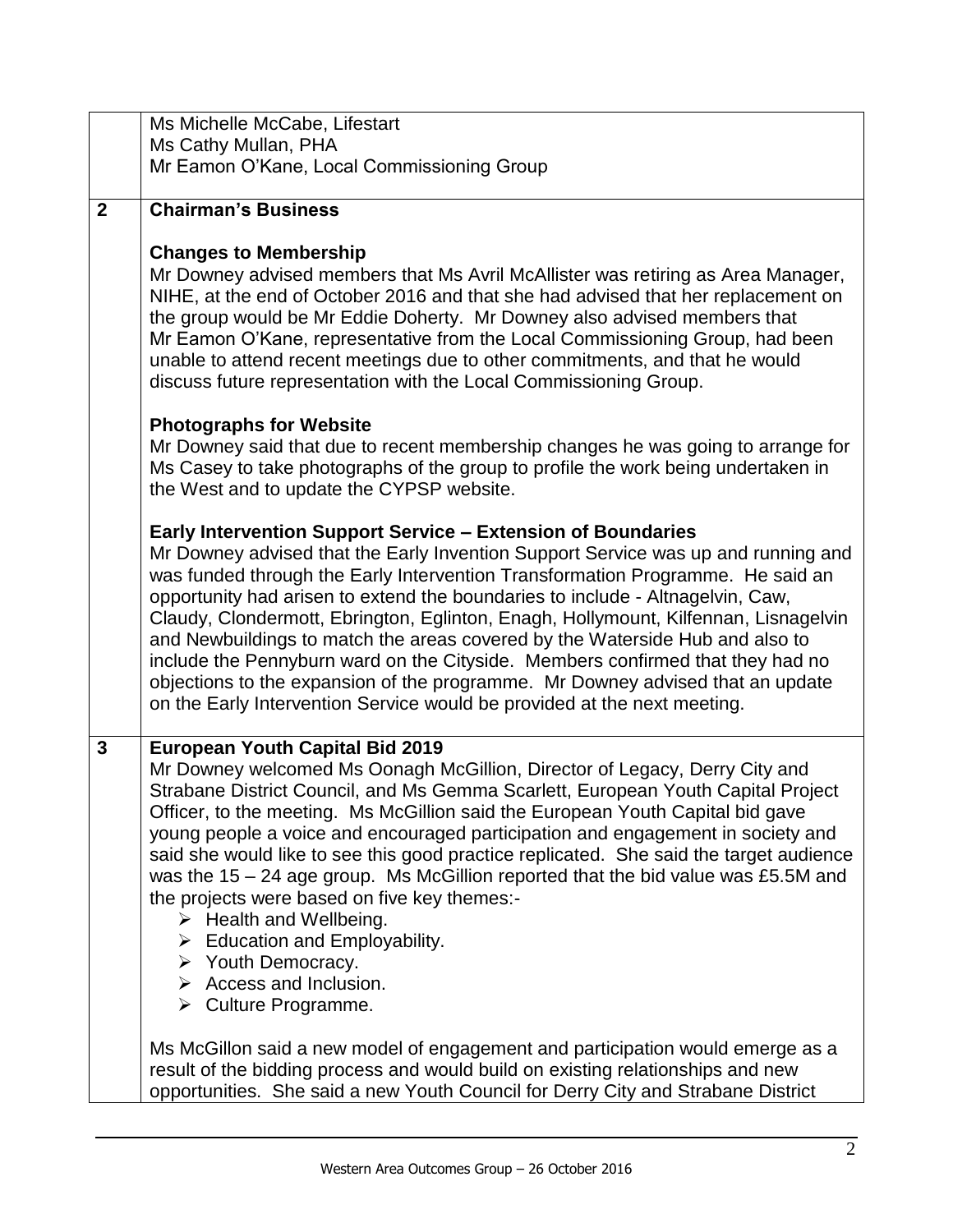|   | Council area would be established by mid 2017 and detailed the suggested                                                                                                                                                                                                                                                                                                                                                                                                                                                                                                                                                                                                                                                                                                                                                                                                                                                                                                                                                                                                                                                                                                                                                                                                                |  |  |  |
|---|-----------------------------------------------------------------------------------------------------------------------------------------------------------------------------------------------------------------------------------------------------------------------------------------------------------------------------------------------------------------------------------------------------------------------------------------------------------------------------------------------------------------------------------------------------------------------------------------------------------------------------------------------------------------------------------------------------------------------------------------------------------------------------------------------------------------------------------------------------------------------------------------------------------------------------------------------------------------------------------------------------------------------------------------------------------------------------------------------------------------------------------------------------------------------------------------------------------------------------------------------------------------------------------------|--|--|--|
|   | parameters. She said a Steering Group involving youth support organisations,                                                                                                                                                                                                                                                                                                                                                                                                                                                                                                                                                                                                                                                                                                                                                                                                                                                                                                                                                                                                                                                                                                                                                                                                            |  |  |  |
|   | statutory partners and Council representatives would also be established.                                                                                                                                                                                                                                                                                                                                                                                                                                                                                                                                                                                                                                                                                                                                                                                                                                                                                                                                                                                                                                                                                                                                                                                                               |  |  |  |
|   | Members agreed that this was an opportunity to hear the voice of young people<br>differently. Mr Downey said the presentation was timely as the Health Minister had<br>given a broadcast on the future of the Health Service in Northern Ireland on<br>25 October 2016, outlined two key themes of co-production and how work was<br>undertaken to give every child and young person the best start in life. Ms McGale<br>endorsed the age profile being 24 years as it would allow young people be<br>participative in a long term project to make more of an impact. Mr Downey said it<br>would be important to ensure that marginalized groups became involved - Looked<br>After children, ethnic minority groups, children/young people with Autism. Members<br>acknowledged that the young people involved would need mentoring and training.<br>Mr Sweeney said young people would need to be apprised of what happened after<br>they made their views known to ensure full engagement. Mr Sweeney undertook to<br>speak with Ms Harley. Mrs McDuff reported that the Trust were trying to involve<br>young people in service groups in the Trust. Mrs Magee undertook to invite<br>Ms McGillion and Ms Harley to a NEET's meeting [Not in Education, Employment or<br>Training]. |  |  |  |
|   | Ms McGillion asked if she could update the Outcomes Group meeting on a regular<br>basis regarding EYC 19. Members agreed and stated that this was an exciting<br>project. Ms McGillion asked for members to support the bid via social media by<br>15 November 2016 to ensure a strong case was presented. Mr Downey thanked<br>Ms McGillion for her presentation.                                                                                                                                                                                                                                                                                                                                                                                                                                                                                                                                                                                                                                                                                                                                                                                                                                                                                                                      |  |  |  |
| 4 | <b>Action Plan Workshop</b>                                                                                                                                                                                                                                                                                                                                                                                                                                                                                                                                                                                                                                                                                                                                                                                                                                                                                                                                                                                                                                                                                                                                                                                                                                                             |  |  |  |
|   | The following documents were shared with members prior to the meeting:-<br>$\triangleright$ Draft Action Plan 2014/17 - Version 3.                                                                                                                                                                                                                                                                                                                                                                                                                                                                                                                                                                                                                                                                                                                                                                                                                                                                                                                                                                                                                                                                                                                                                      |  |  |  |
|   | $\triangleright$ Draft Emotional Health and Wellbeing - Sub Group Report.<br>> Outcomes Based Accountability.                                                                                                                                                                                                                                                                                                                                                                                                                                                                                                                                                                                                                                                                                                                                                                                                                                                                                                                                                                                                                                                                                                                                                                           |  |  |  |
|   | > Local Government District Outcome Monitoring Report with Trends 2008 -<br>2014/15.                                                                                                                                                                                                                                                                                                                                                                                                                                                                                                                                                                                                                                                                                                                                                                                                                                                                                                                                                                                                                                                                                                                                                                                                    |  |  |  |
|   | $\triangleright$ What Matters to You? - Youth Survey Results.                                                                                                                                                                                                                                                                                                                                                                                                                                                                                                                                                                                                                                                                                                                                                                                                                                                                                                                                                                                                                                                                                                                                                                                                                           |  |  |  |
|   | > Spending Plan for 2016/17 Outcomes Group Funding.<br>$\triangleright$ Evaluation/Monitoring Tool.                                                                                                                                                                                                                                                                                                                                                                                                                                                                                                                                                                                                                                                                                                                                                                                                                                                                                                                                                                                                                                                                                                                                                                                     |  |  |  |
|   | Mr Downey advised that the action plan 2014/17 had recently been updated by<br>Ms Casey, Mrs Magee and Mrs Donnelly and that he would be using an Outcomes<br>Based Accountability framework to action planning in the future. He advised that the<br>plan would detail the following three obsessions for the next three years:-<br>$\triangleright$ Every child will have the best start in life.<br>$\triangleright$ We will safeguard and promote.                                                                                                                                                                                                                                                                                                                                                                                                                                                                                                                                                                                                                                                                                                                                                                                                                                  |  |  |  |
|   | $\triangleright$ We will work together to include the Voice of Children and Young People in<br>our work.                                                                                                                                                                                                                                                                                                                                                                                                                                                                                                                                                                                                                                                                                                                                                                                                                                                                                                                                                                                                                                                                                                                                                                                |  |  |  |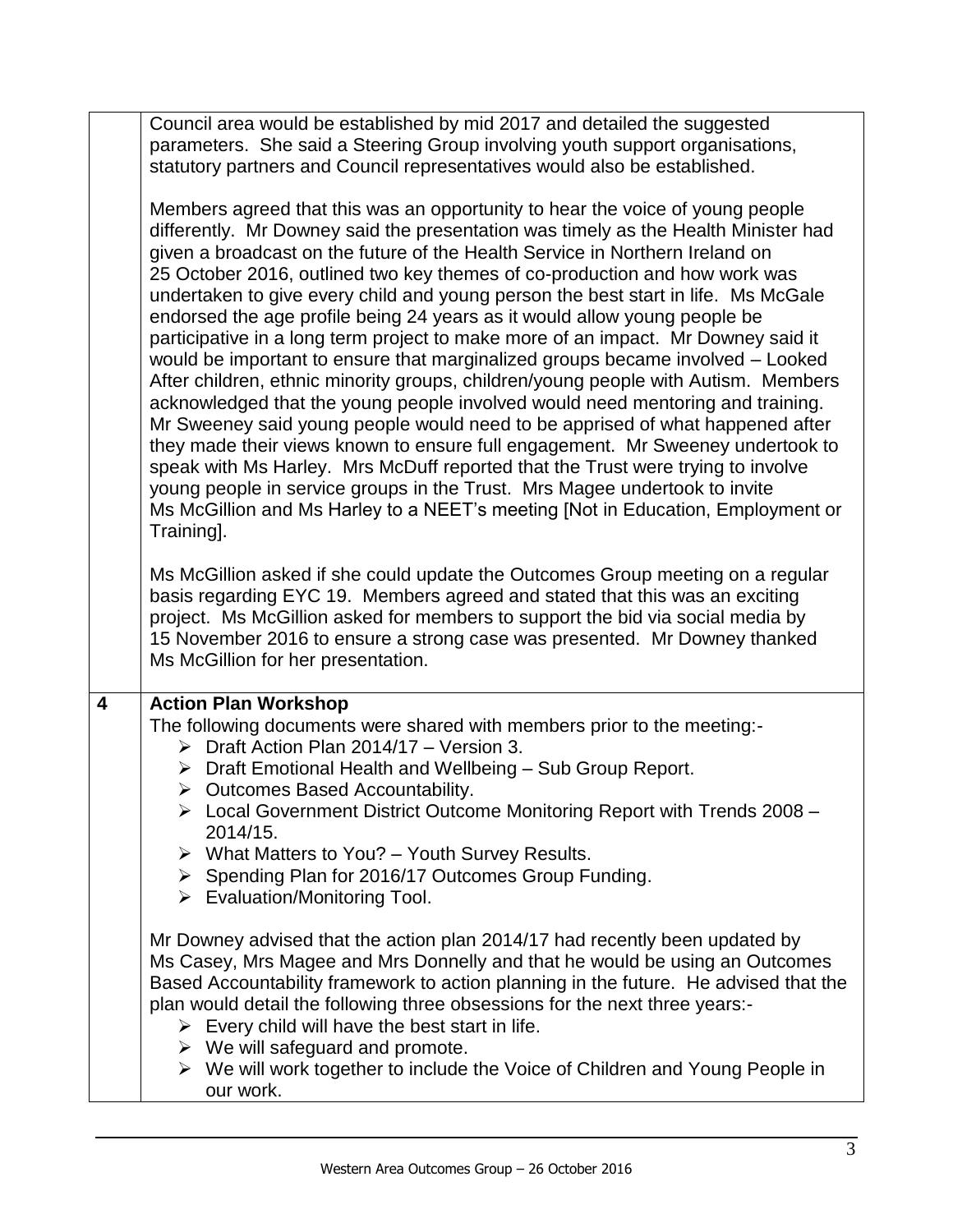Mr Downey said the above were aligned to the Programme for Government and the Health Minister's recent Northern Ireland Assembly broadcast on 25 October 2016 on the future of the Health Service, so they fitted with regional and national plans. He said that members now needed to give consideration to a range of improvements that related to the three obsessions. Mr Duffy proposed including "prevention" in obsession two. Members endorsed the three obsessions and said it was a meaningful approach.

Ms Conway advised that she had learned that it was being considered that Safeguarding responsibility in NI be transferred to Children and Young People's Strategic Planning. She also reported that SBNI were to organise an event on Neglect.

Mr Downey reported that the other four Outcomes Groups in the Province were planning an inter agency partnership workshop similar to the workshop held the Western Trust on 9 February 2016 involving members from the Outcomes Group, Domestic Violence Partnership, Safeguarding Partnership and the Adult Safeguarding Partnership.

Mr Downey advised that Pioneer Communities was proceeding in the Western Trust in conjunction with Mr George Hosking from WAVE Trust, and also reported that the CAWT bid worth 5M euros over three years, from Interreg V funding, to set up early intervention programmes to build resilience in border areas, had been successful.

Mr Downey said Mrs Magee and Mrs Donnelly had now transferred to work in the Trust, via TUPE arrangements. Both staff originally both worked 4 days per week, but would now work an extra day to take forward work on Youth Participation and this extra day would be financed from Outcomes Group funding. He said from 1 April 2017 the Outcomes Group had a budget of £100K and proposed that £30,000 should be earmarked for each of the three obsessions. He said there was £60,000 of Outcomes Group funding remaining for the financial year 2016/17 and proposed that this could be used for groups to apply for grant aid to take forward work under the three obsession headings. Ms Heaney proposed a conference for children and young people. Mrs MacIntyre said it would be important not to raise the expectations of young people, but to include them and give them something back for getting involved. Mr Sweeney said organisations also needed to look at themselves as to how they involved young people. Mrs McDuff said each organisation should have a charter to improve youth participation.

Members broke up into three workshops and group oo-ordinators reported back on the main points from their group work session as follows:-

## **Obsession One – Every Child will have the Best Start in Life** - Priscilla

- $\triangleright$  Sustainable and joined up approach.
- $\triangleright$  Not just focus on  $0 4$  age group look at ages and transitions stages.
- $\triangleright$  School expulsions continue to rise in NI.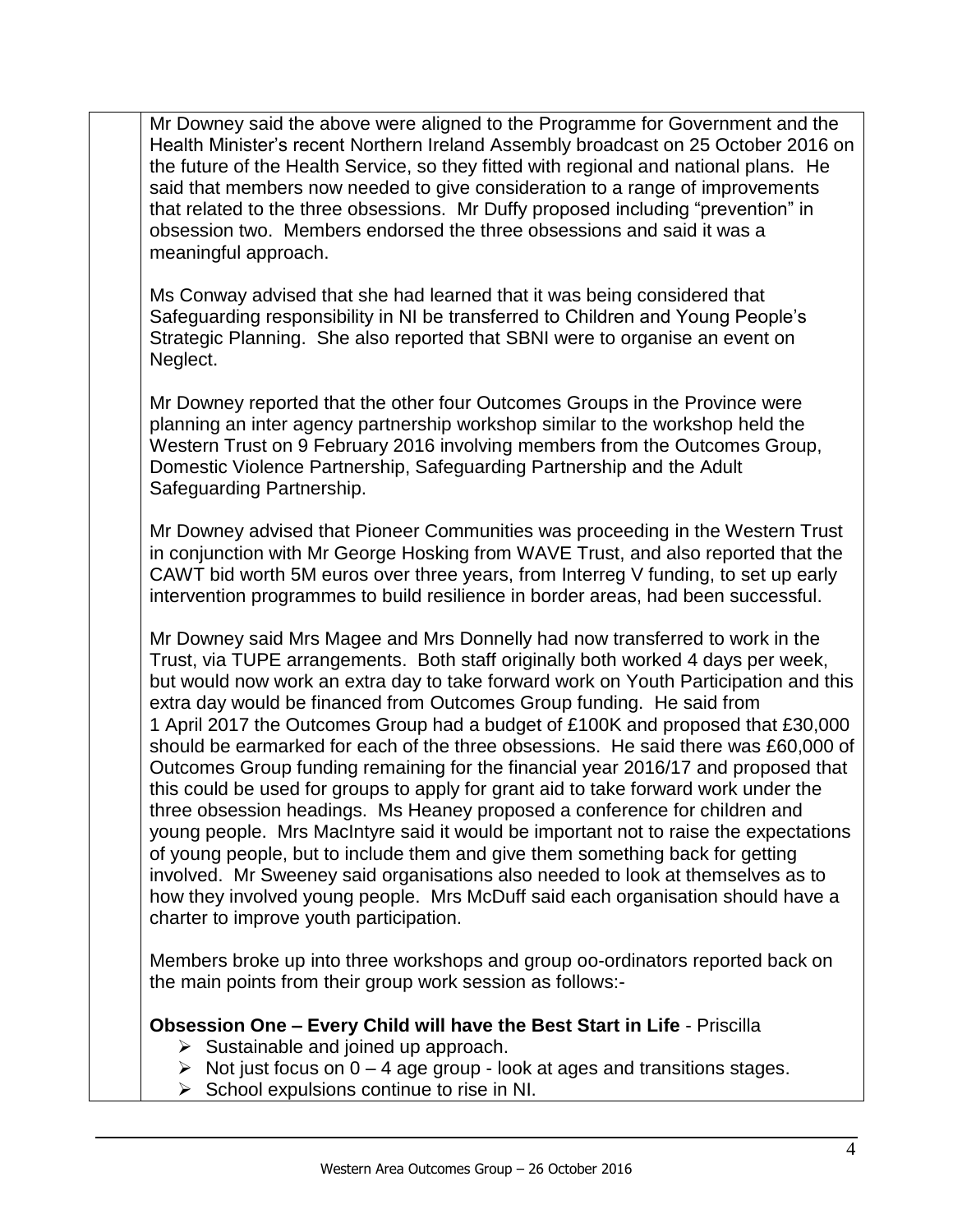|  | $\triangleright$ Need for universal service.                                                         |
|--|------------------------------------------------------------------------------------------------------|
|  | $\triangleright$ Evaluation tools.                                                                   |
|  | $\triangleright$ Not just families who present themselves - need to reach out to hard to reach       |
|  | families and be creative in how to reach them.                                                       |
|  | $\triangleright$ Parenthood to be seen as a happy time – empower parents. Respect parents            |
|  | and respect different cultures.                                                                      |
|  | $\triangleright$ What is everyone doing in their own organisations.                                  |
|  | $\triangleright$ Neglect – families could be struggling instead being in Neglect category.           |
|  | $\triangleright$ Indicators are a tool to assist.                                                    |
|  | <b>Obsession Two - We will Safeguard &amp; Promote - Una</b>                                         |
|  | $\triangleright$ Interactive programme – empower families, children and young people.                |
|  | $\triangleright$ Build around a community – everyone should be involved.                             |
|  | $\triangleright$ Collective community alert involving public, community and practitioners.           |
|  | $\triangleright$ Indicators of risk.                                                                 |
|  | $\triangleright$ Raising awareness of responsibilities.                                              |
|  | $\triangleright$ Make it easier for people to access services.                                       |
|  | $\triangleright$ Empower parents.                                                                    |
|  | $\triangleright$ Family Support Hubs working well and good collaboration across community            |
|  | and statutory involvement.                                                                           |
|  | $\triangleright$ Collaboration with everyone.                                                        |
|  | $\triangleright$ Safe environment.                                                                   |
|  | $\triangleright$ Charter about buy-in from organisations and highlight how well this works.          |
|  | $\triangleright$ Young people and practitioners conference.                                          |
|  | $\triangleright$ Engagement with young people's organisations.                                       |
|  | Obsession Three- We will Work Together to Include the Voice of Children and                          |
|  | Young People in our Work - Bronagh                                                                   |
|  | $\triangleright$ Need to be clear – useful engagement with children and young people.                |
|  | $\triangleright$ Two elements – promote three obsessions and get young people's views on<br>1 & 2.   |
|  | $\triangleright$ Youth Participation is much more than one day a week task.                          |
|  | $\triangleright$ Conference.                                                                         |
|  | $\triangleright$ Youth Participation Models.                                                         |
|  | ▶ Wealth of already established Youth Forums.                                                        |
|  | $\triangleright$ Identify and focus on more marginalised youth.                                      |
|  | $\triangleright$ Outcomes – effective Participation Model and how do we feedback to young<br>people. |
|  | $\triangleright$ Look at Youth Participation element at all times.                                   |
|  | $\triangleright$ How do we get the voice of children which is different to consultation with         |
|  | young people - consultation and participation are two different things.                              |
|  | $\triangleright$ Culture change as practitioners – self reflecting tool.                             |
|  | $\triangleright$ Honesty – not promising huge changes – listening to young people.                   |
|  |                                                                                                      |